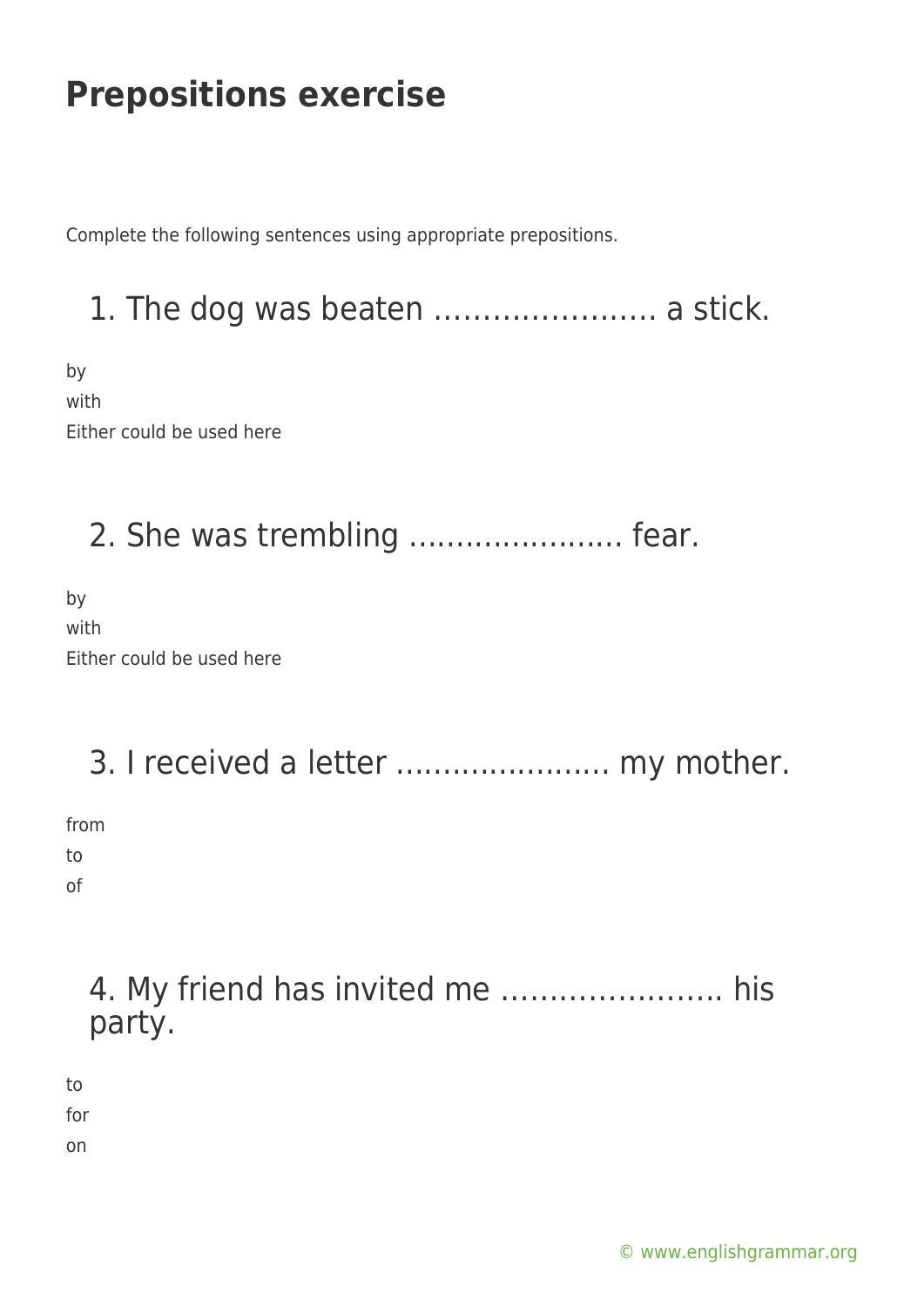#### 5. I live ………………… my parents.

with by at

#### 6. He discussed the problem …………………. his brothers.

to with for

## 7. He drew a picture ........................... the pencil.

with by Either could be used here

#### 8. I agree ...................... you.

by with to

[© www.englishgrammar.org](https://www.englishgrammar.org/)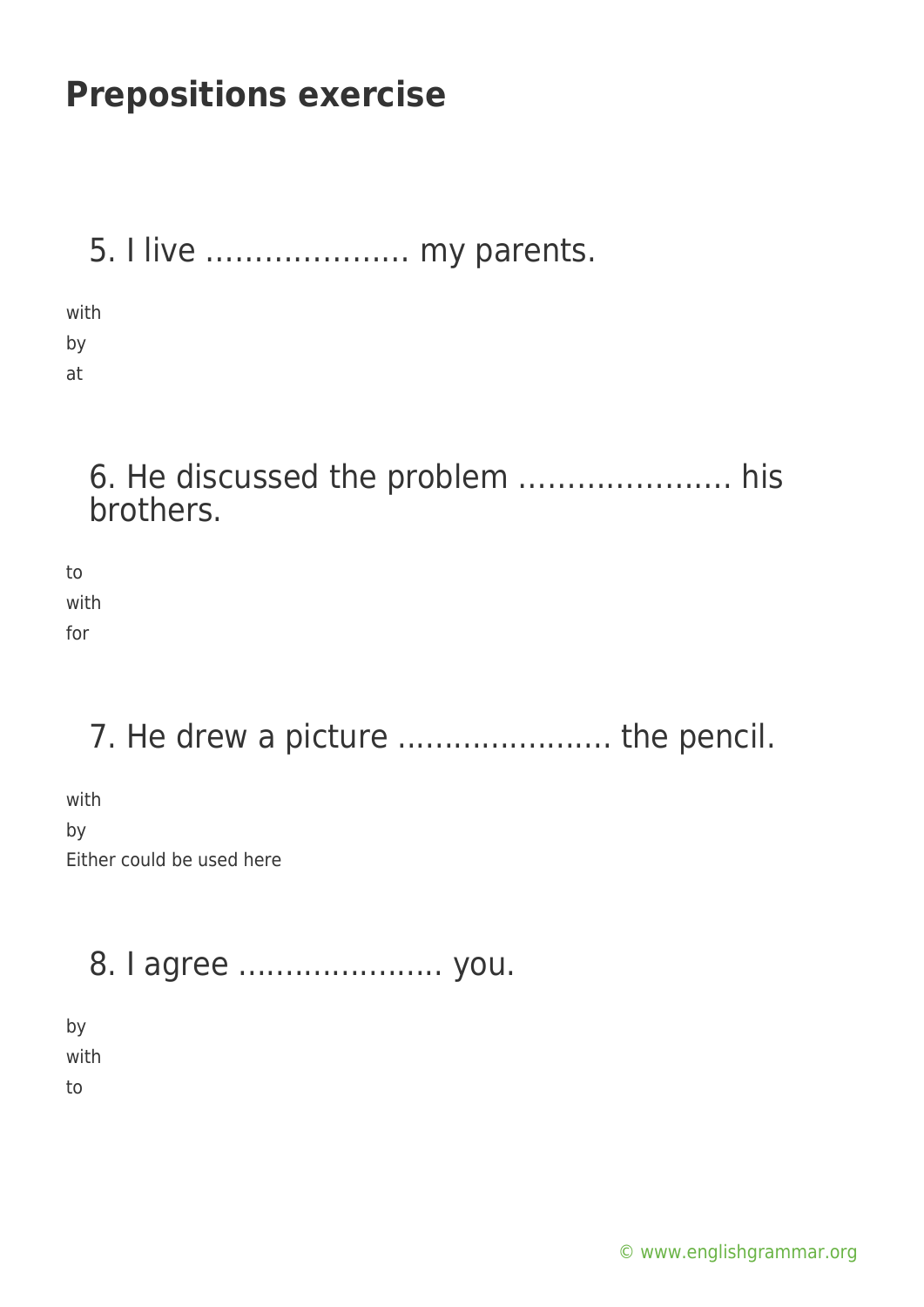## 9. My house is ....................... the river.

near by Either could be used here

#### 10. He comes …………………. Chennai.

in from at

#### 11. The dog ran ..................... me.

across before after

## 12. This train runs ..................... Delhi and Agra.

in between across

[© www.englishgrammar.org](https://www.englishgrammar.org/)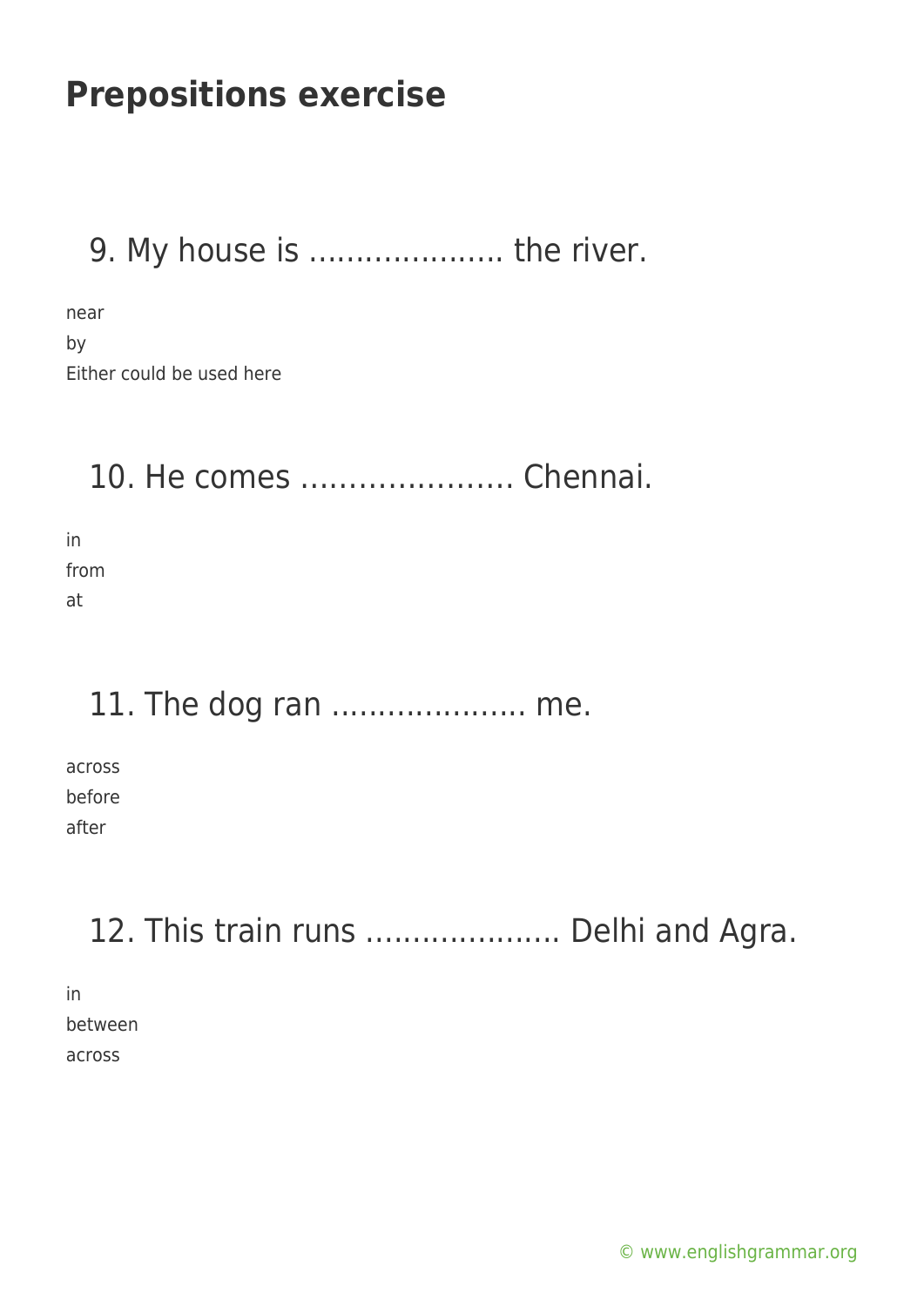## 13. She sat ………………… the children.

among between Either could be used here

## 14. There is no unity ......................... the brothers.

between among Either could be used here

## 15. We cancelled the trip ....................... the rain.

because because of Either could be used here

## 16. He played well ......................... the injury.

Please select 2 correct answers

despite for in spite of

[© www.englishgrammar.org](https://www.englishgrammar.org/)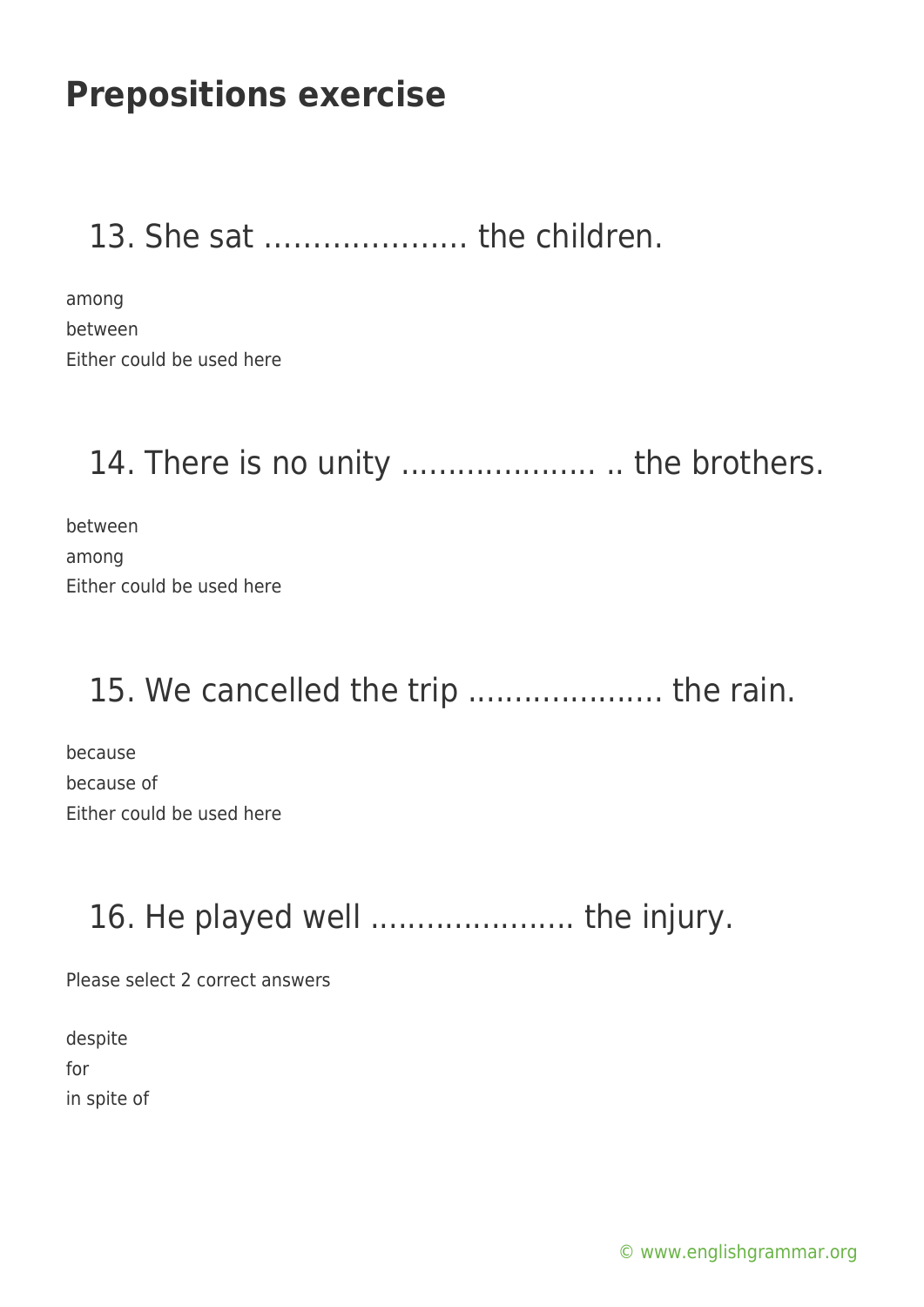#### Answers

- 1. The dog was beaten with a stick.
- 2. She was trembling with fear.
- 3. I received a letter from my mother.
- 4. My friend has invited me to his party.
- 5. I live with my parents.
- 6. He discussed the problem with his brothers.
- 7. He drew a picture with the pencil.
- 8. I agree with you.
- 9. My house is near/by the river.
- 10. He comes from Chennai.
- 11. The dog ran after me.
- 12. This train runs between Delhi and Agra.
- 13. She sat among the children.
- 14. There is no unity among the brothers.
- 15. We cancelled the trip because of the rain.